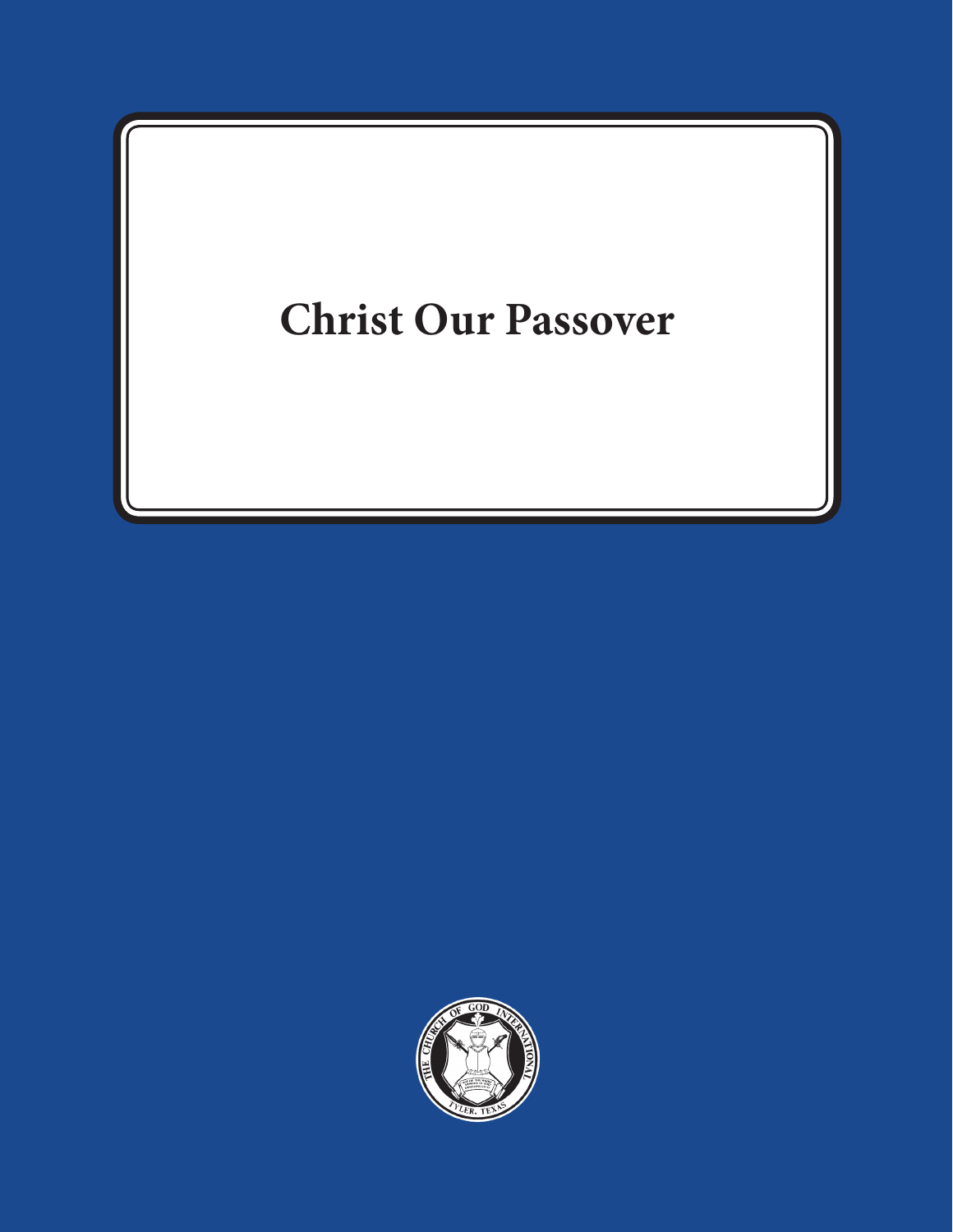# **Christ Our Passover**

*During Israel's final hours in Egypt, God instituted a festival to annually remind the Covenant People of their miraculous delivery from the house of bondage. But that ancient feast proved to be more than a memorial of the Exodus.*

In the book of Revelation, Christ is called "the Lamb" more than two dozen times, and is symbolically portrayed as a lamb "that was slain," yet lives (Revelation 5:6,12). The innumerable multitude of Revelation 7 are identified as "those who come out of the great tribulation, and have washed their robes and made them white in the blood of the Lamb" (verse 14). The end-time saints overcome the devil "by the blood of the Lamb and by the word of their testimony" (12:11). The 144,000 of Revelation 14 are those "who follow the Lamb." They are "the redeemed from among men, being firstfruits to God and to the Lamb" (verse 4).

The New Jerusalem is called "the Lamb's wife" (21:10). The "names of the twelve apostles of the Lamb" are inscribed on the city's twelve foundations (verse 14). The city has no temple, and no need for the light of the sun or moon, for "the Lord God Almighty and the Lamb are its temple" (verse 22), and "the Lamb is its light" (verse 23). The "throne of God and of the Lamb" are in the city (22:1, 3), and only those whose names are in "the Lamb's book of life" may enter through its gates (21:27).

The early church, with roots firmly embedded in the soil of Jewish religion, could not have failed to realize the significance of the title "Lamb of God," or of portraying Christ as a sacrificial lamb. The lamb was the dominant animal of Israel's sacrificial system. It was associated particularly with the festival that began the year's holy-day cycle—the Passover. All the adult members of the earliest church had heard the story of how God used the blood of lambs to protect the firstborn of their forefathers during the night of terror in Egypt. Most had come to Jerusalem every year for as long as they could remember to commemorate that awesome event.

Every year, the people would come with their lambs. Every year, the sacrificial rite would begin in the afternoon of the fourteenth day of the month of Nisan. A priest in the Temple would kill the first lamb at about 3:00 p.m. The killing of the lambs continued without interruption for about three hours, the entire period known as ben ha arbayim, "between the two evenings" (Exodus 12:6).

The lambs were quickly prepared and cooked in preparation for the feast that would continue far into the night. During that "night to be much observed" (Exodus 12:42, KJV), the elders would recount the story of the Exodus once again. The people would think of how glorious it must have been for those who had served the Egyptians for so many years. No doubt, many related the story of their forefathers to their own plight as Jews living under Roman dominion. They looked for the day when God would once again set His hand to liberate His people. They looked for the day when a "new Moses" would arrive on the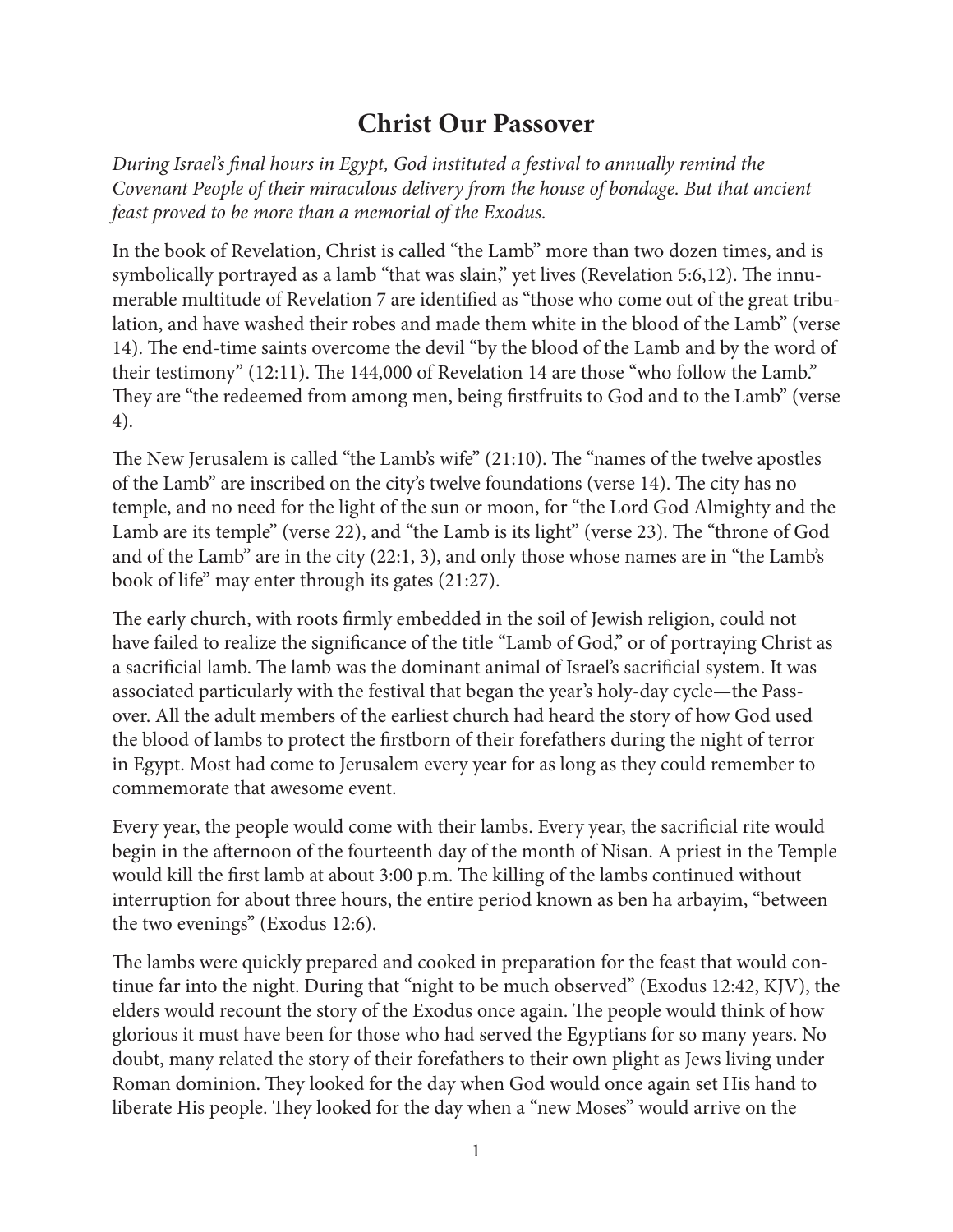scene. They knew the prophets had declared it: Messiah would come!

But when? How much longer before the people, like their ancestors at the edge of the Red Sea, would "see the salvation of the LORD" (Exodus 14:13)?

#### **Messiah appears at last**

By the time Jesus' ministry began, many false messiahs had come and gone. Nevertheless, the people still expected the real Messiah to come at any time. And when He came, many believed He was the Messiah.

John the Baptist had come in the spirit and power of Elijah, and had done his job well. He had prepared the way before Christ by calling upon the people to repent of their sins, and by identifying Jesus as the Messiah. Luke informs us that John "went into all the region around the Jordan" with his message of repentance (Luke 3:3). Matthew tells us that "Jerusalem, all Judea, and all the region around the Jordan went out to him [John], and were baptized by him in the Jordan, confessing their sins" (Matthew 3:5–6).

John's influence was great. Many recognized him as a true prophet of God. When he identified Jesus as the "Lamb of God who takes away the sin of the world" (John 1:29), and testified that Jesus "is the Son of God" (verse 34), John's audience listened—and many believed.

John's influence, then, was one reason many believed Jesus was the promised Messiah. Another reason was that many had heard of the unusual events surrounding both the birth of Jesus and the birth of John (Luke 1:63–66; 2:8–8). A third reason—perhaps the most important of all—was the many miraculous signs that affirmed Jesus as the promised Messiah. One sign, which occurred a short while before Jesus' "triumphal entry" into Jerusalem, was particularly outstanding.

#### **Jesus comes to Jerusalem**

Before His death, Jesus caused quite a stir in Judea. He had raised Lazarus from the dead (John 11:38–44), and word of this marvelous event had spread throughout the region (12:9, 17). For this reason, a great multitude that was in Jerusalem for the Passover went out to meet Him as He rode into the city on a young donkey (verses 12–19). They knew He was the Messiah, for only the Messiah could raise the dead. Besides, the stories—now over three decades old—of angels appearing to shepherds and directing them to the newborn Christ-child were still circulating, as were the stories of the dozens of healings and exorcisms Jesus had performed over the preceding three years or so.

Now the Messiah comes to Jerusalem! Was this not what the people had expected? Had not the prophets declared that the Davidic King would establish His throne in the Holy City? At last, He's here. Jerusalem welcomes her King.

But all were not pleased with the Messiah's coming. By the time He arrived, the chief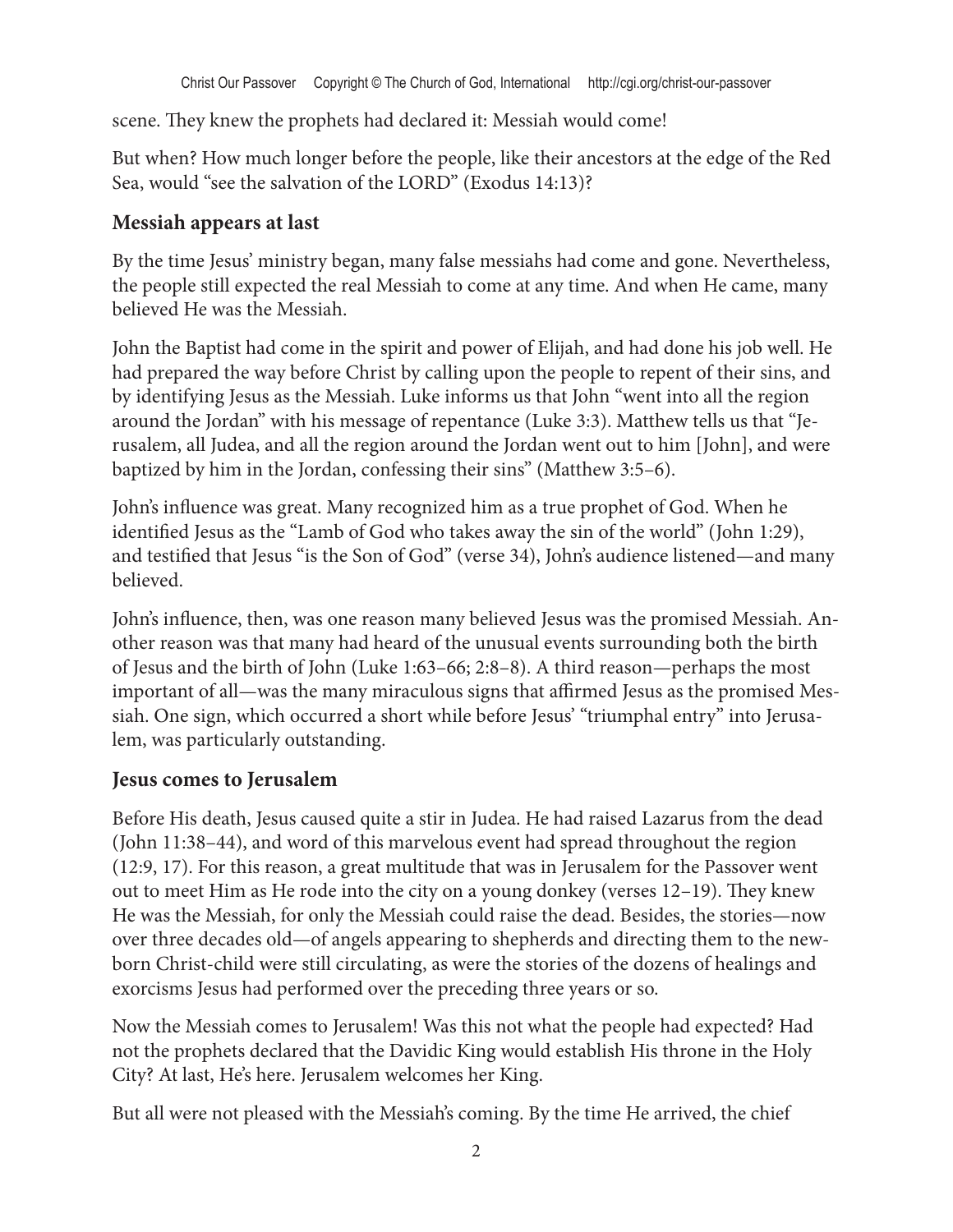priests and the Pharisees had already contrived a plan to have Him put to death. They plotted to put Lazarus to death as well, for his resurrection had caused many to believe in Jesus.

In the end, their plan worked. Jesus was arrested, tried, and condemned to death. But before He was arrested and taken away, Jesus had one last meal with His disciples. It was the night portion of the fourteenth of Nisan, just hours before Jesus' arrest. "With fervent desire I have desired to eat this Passover with you before I suffer," He said to His disciples, "for I say to you, I will no longer eat of it until it is fulfilled in the kingdom of God" (Luke  $22:15-16$ ).

Jesus knew His hour had come. Soon He would be mocked and scourged and put to death. But His teaching ministry was not over yet. He had some final instructions for His disciples.

Jesus institutes New Testament Passover "Jesus, knowing that the Father had given all things into His hands, and that He had come from God and was going to God, rose from supper and laid aside His garments, took a towel and girded Himself. After that, He poured water into a basin and began to wash the disciples' feet, and to wipe them with the towel with which He was girded" (John 13:1–5).

What was the purpose of this act? What lesson was the Master illustrating when He stooped down to wash His servants' feet? "So when He had washed their feet, taken His garments, and sat down again, He said to them, 'Do you know what I have done to you? You call Me Teacher and Lord, and you say well, for so I am. If I then, your Lord and Teacher, have washed your feet, you ought also to wash one another's feet. For I have given you an example, that you should do as I have done to you. Most assuredly, I say to you, a servant is not greater than his master; nor is he who is sent greater than he who sent him. If you know these things, blessed are you if you do them" (verses 12–17).

By taking on the role of a servant, the Master illustrates the humility His disciples must have. He also sets an example for them by doing to them what He expects them to do to each other.

Some have wondered why we wash each other's feet when we come together to commemorate Christ's self-sacrifice. What does such an act have to do with the body and blood of Christ and the salvation He gives to us through His offering? The answer is very simple: Christ invites us not only to be recipients of the good things His self-giving makes available, but to be participants in the life of self-giving. Thus we follow Jesus' example and do what He said do: we wash each other's feet.

The night Jesus washed His disciples' feet was the same night He instituted the commemoration of His self-sacrifice. "And He took bread, gave thanks and broke it, and gave it to them, saying, 'This is My body which is given for you; do this in remembrance of Me'"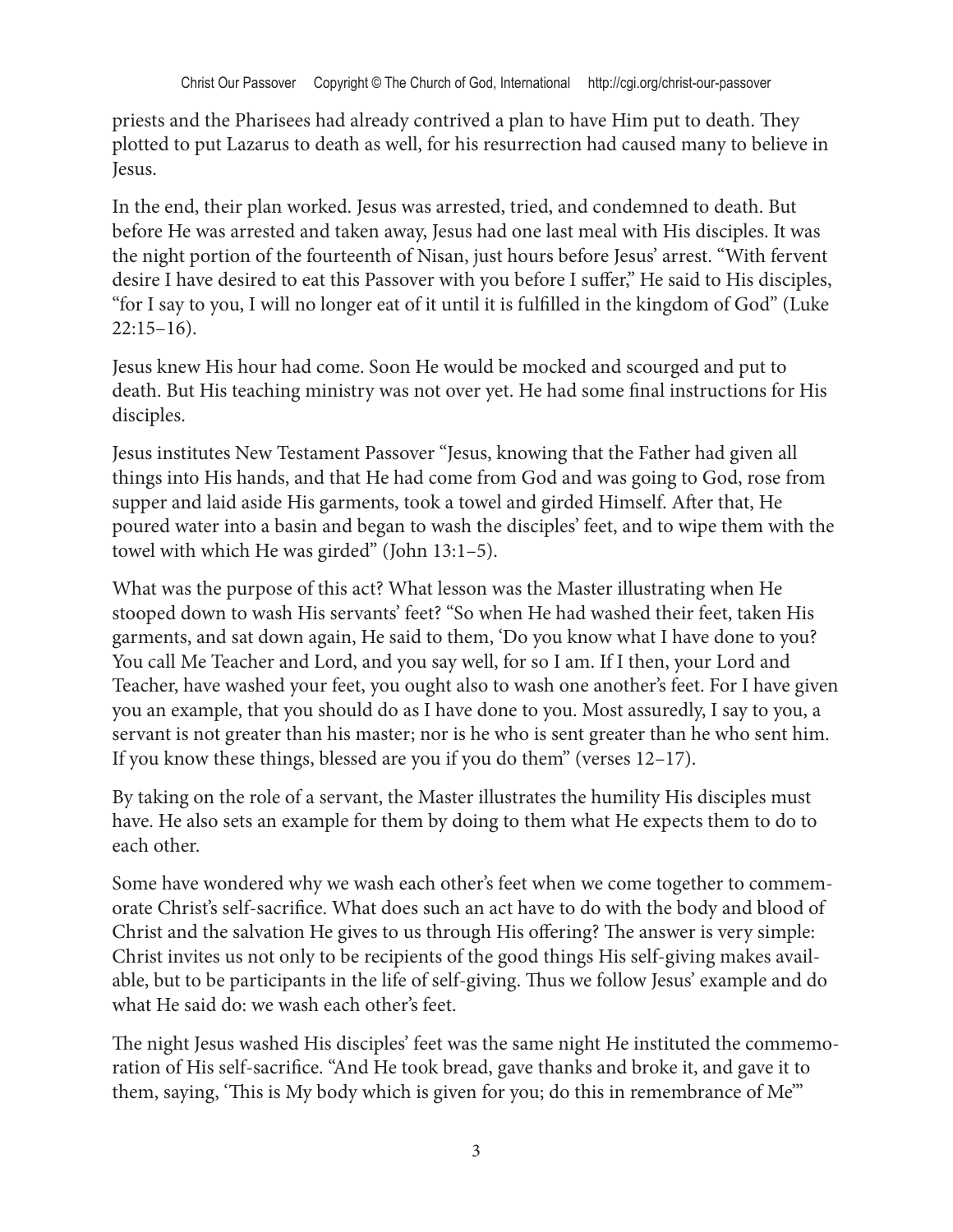(Luke 22:19). "Then He took the cup, and gave thanks, and gave it to them, saying, 'Drink from it, all of you. For this is My blood of the new covenant, which is shed for many for the remission of sins" (Matthew 26:27).

These instructions were not for that one night only, but for everyone whose life has been transformed through Christ's self-offering. Many years later, Paul would instruct the Corinthians on the proper observance of this commemorative occasion: "For I received from the Lord that which I also delivered to you: that the Lord Jesus on the same night in which He was betrayed took bread; and when He had given thanks, He broke it and said, 'Take, eat, this is My body which is broken for you; do this in remembrance of Me.' In the same manner He also took the cup after supper, saying, 'This cup is the new covenant in My blood. This do, as often as you drink it, in remembrance of Me.' For as often as you eat this bread and drink this cup, you proclaim the Lord's death till He comes" (1 Corinthians 11:23–26).

Notice that by taking the bread and wine in memory of Jesus, we proclaim His death "till He comes." The followers of Christ will be keeping this custom until Christ returns!

Now, back to the story…

#### **Jesus is put to death**

The chief priests and Pharisees were successful in pulling off their plot to kill Jesus. On the fourteenth of Nisan, the day the Jews killed the Passover lambs, Jesus was led to Golgotha, where He was crucified.

Many were sorely disappointed. They had been so certain that this man was the Messiah, but now their hopes were destroyed. Rather than Jesus leading a revolt and overthrowing the Romans, the Romans led Him to the outskirts of town and executed Him. This could hardly be the Messiah, they thought.

The problem was that they expected Messiah to lead a successful campaign against the Romans and restore Israel to national greatness. They thought the revolt would begin then and there. That's what the people were hoping for when they took up palm branches and went out to meet Jesus with cries of "Hosanna! Blessed is He who comes in the name of the Lord! The King of Israel" (John 12:13).

The people were not looking for a "religious" experience, and "Hosanna" was not a feelgood "religious" term. As David H. Stern rightly notes, "Actually, 'Hoshia' na' is a prayer addressed to the Messiah, quoted from Psalm 118:25–26; Psalm 118 is Messianic throughout….The implication is that the crowds recognized and honored Yeshua [Jesus] as the Messiah by shouting, 'Please, deliver us, Son of David!'—'Son of David' is a Messianic title…and the crowds wanted their Messiah to deliver them from the Roman overlords" (Jewish New Testament Commentary, p. 63).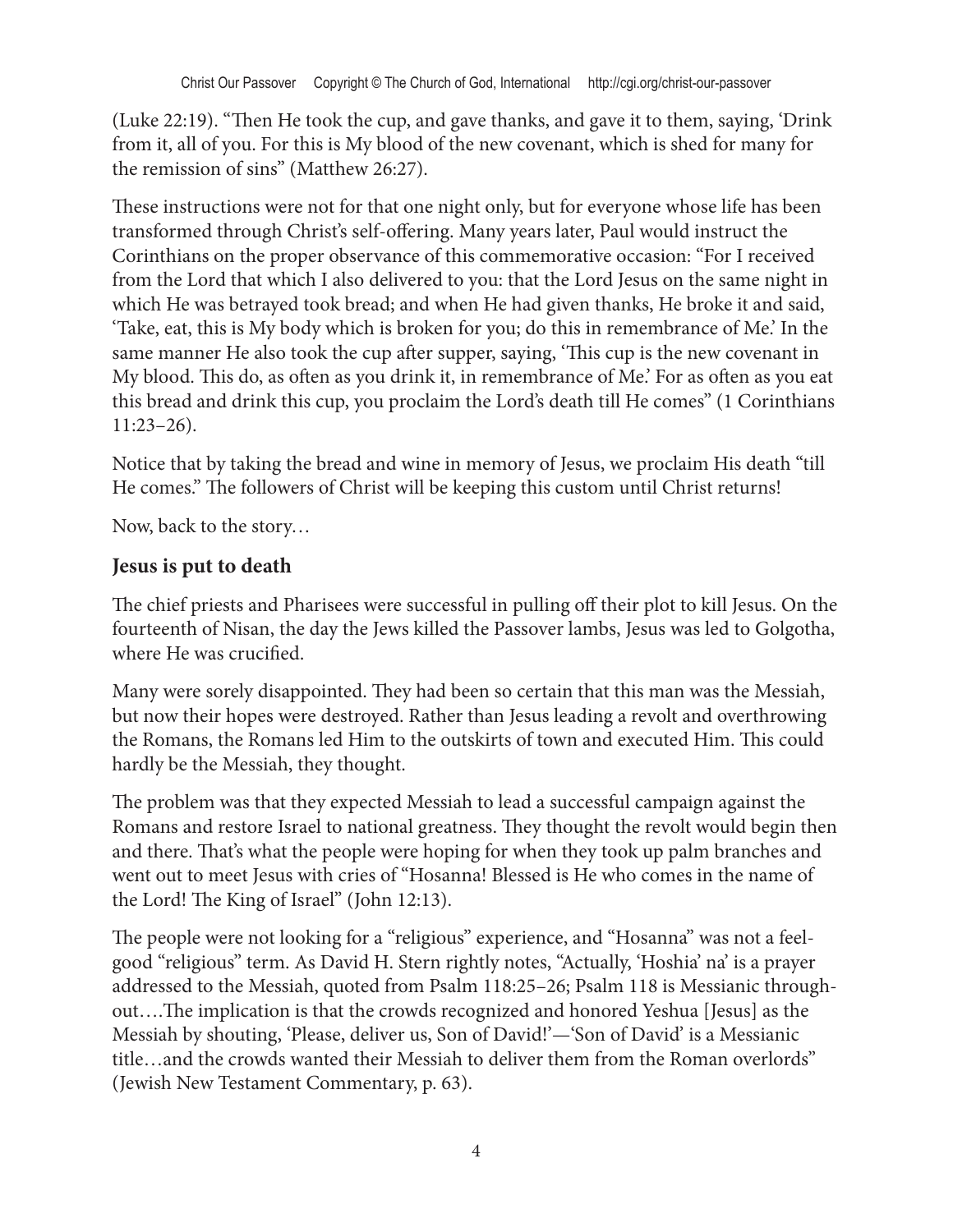No doubt, many of Jesus' followers and admirers were ready to follow Him into battle. They knew the prophets had foretold Messiah's victory over Israel's enemies, and they were willing and ready to participate in His campaign against the Roman overlords and their Jewish minions. Redemption and salvation were not "religious" words. These terms pertained to the deliverance of Israel from Roman dominion and the restoration of national greatness.

We can understand the people's—especially the disciples'—fear and disappointment once Jesus was led away and put to death. It appeared that He wasn't the Messiah after all, though He had healed the sick and afflicted, cast out demons, and raised the dead. A great prophet and man of God? Yes. Messiah? No. How could He be? After all, Messiah was supposed to win the battle against evil—and there is no victory for a dead man!

#### Or is there?

This is where the people's understanding of Messiah's mission was lacking. Little did they know that the key to understanding Christ's purpose for coming into the world was hidden in the feast that was about to commence—the Passover.

#### **Jesus "fulfills" the Law and the Prophets**

Before looking at the profound meaning of the Passover, let's briefly look at what Jesus said about His mission—what He did and did not come to do.

Early in His ministry, Jesus said, "Do not think that I came to destroy the Law or the Prophets. I did not come to destroy but to fulfill [to bring to fullness]. For assuredly, I say to you, till heaven and earth pass away, one jot or one tittle will by no means pass from the law till all is fulfilled [accomplished]" (Matthew 5:17).

Jesus did not abolish the Ten Commandments, as some think. He magnified them by exposing the erroneous interpretations that had been attached to them and bringing out their full meaning. In fact, He brought to light the fullness of all previous revelation. That's what He means when He says He came "to fulfill" the Old Testament Scriptures ("the Law and the Prophets").

The disciples failed to understand the extent to which the Scriptures pertained to the Messiah until after Jesus' resurrection. Only then did they come to understand how Jesus "fulfilled" the Law and the Prophets. "Then He [the risen Christ] said to them, 'These are the words which I spoke to you while I was still with you, that all things must be fulfilled which were written in the Law of Moses and the Prophets and the Psalms concerning Me.' And He opened their understanding, that they might comprehend the Scriptures" (Luke 24:44–45). That's how Jesus "fulfilled" the Law and the Prophets. He didn't do it by abolishing commandments that were in force before Moses and were to remain in force as long as there are human beings on this planet.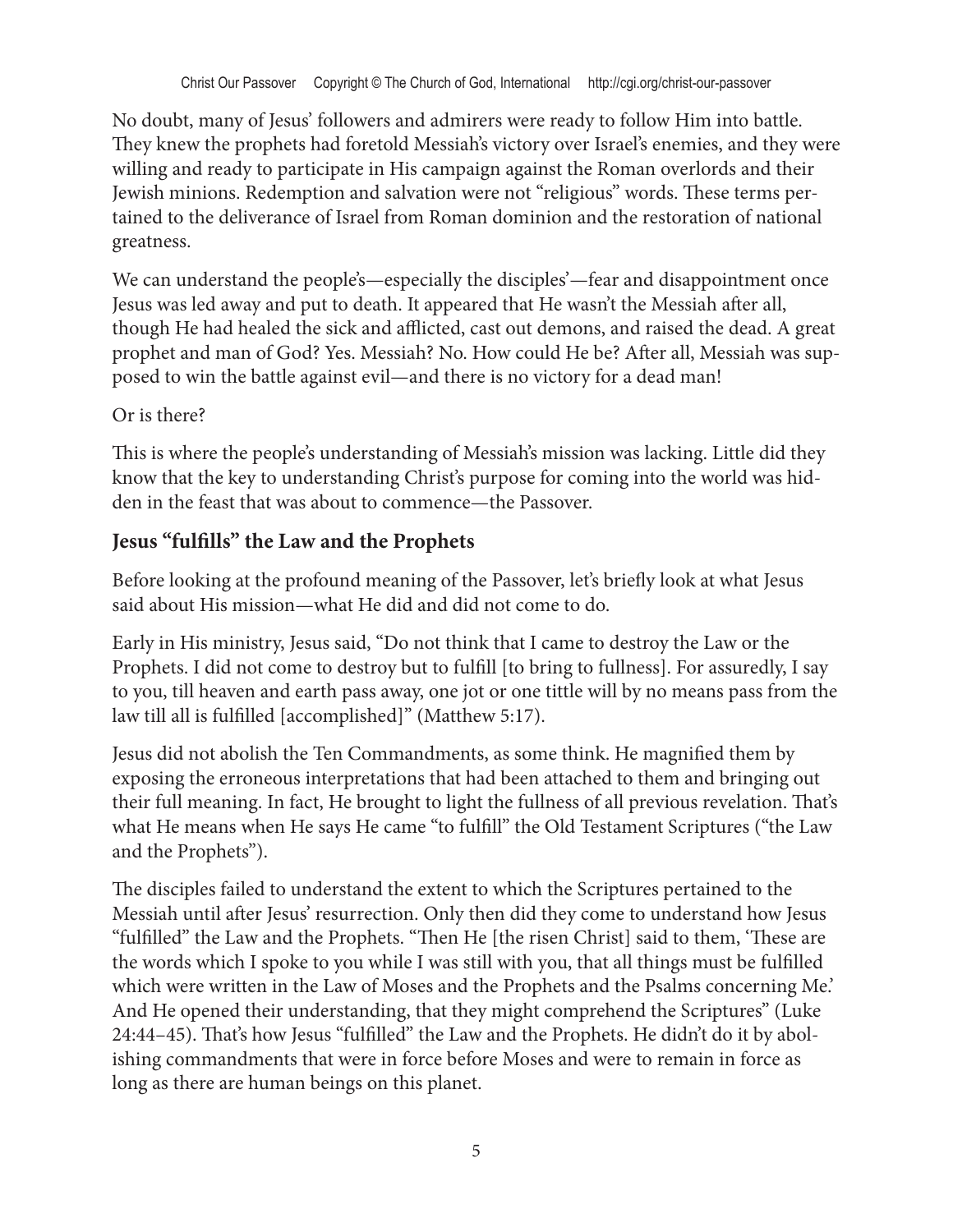Earlier that day, Jesus had said to two others, "O foolish ones, and slow of heart to believe in all that the prophets have spoken! Ought not the Christ to have suffered these things and to enter into His glory?" Then, "beginning at Moses and all the Prophets, He expounded to them in all the Scriptures the things concerning Himself" (verses 25–26).

Once Jesus enlightened His disciples by giving them the Holy Spirit (John 20:22) and opening their minds to the Scriptures (Luke 24:45), they were soon able to see Christ throughout the Law and the Prophets. At last they could see that Jesus' entry into Jerusalem just a few days before His death was indeed a "triumphal entry." He accomplished His mission. He fulfilled the Scriptures. And now it was up to the disciples to proclaim to the world that Jesus is the Messiah, that "He is risen," and that He will come again in power, as King of Kings and Lord of Lords, and establish His everlasting Kingdom upon this earth.

The Scriptures took on wonderful new meaning—and so did the annual festivals and holy days. The apostles and disciples, with the whole church, could now see Christ in all the institutions of the Old Testament. That's why Paul, writing in the mid-50s, A.D., could say, "For indeed Christ, our Passover, was sacrificed for us" (1 Corinthians 5:7), and expect the Corinthians to understand.

### **An amazing prophecy**

Let's now turn our attention to the Passover instructions God gave to Israel as they prepared to depart their homes and leave Egypt behind. Give special attention to the words in bold: "Speak to all the congregation of Israel, saying: 'On the tenth of this month every man shall take for himself a lamb, according to the house of his father….Your lamb shall be without blemish, a male of the first year….Now you shall keep it until the fourteenth day of the first month. Then the whole congregation of Israel shall kill it at twilight. And they shall take some of the blood and put it on the two doorposts and on the lintel of the houses where they eat it. Then they shall eat the flesh on that night….It is the LORD'S Passover. For I will pass through the land of Egypt on that night, and will strike all the firstborn in the land of Egypt….Now the blood shall be a sign for you on the houses where you are. And when I see the blood, I will pass over you" (Exodus 12:1–13).

The Jews who came out to meet Jesus as He rode into Jerusalem just before the Passover feast had no idea that this familiar text of Scripture was prophetic in nature, and that it held the key to understanding the Messiah's mission.

Notice how the various components of this instruction perfectly symbolize the Messiah and His work of redemption: The lamb without blemish symbolizes Christ, who was without sin. Jesus was killed on the fourteenth day of the first month, the same day the Passover lamb was killed. Christ died at the "ninth hour" of the day (Matthew 27:45–50; Mark 15:34–37; Luke 23:44–46), or 3:00 p.m., precisely the time the first lamb of the Passover sacrifice was killed. (The phrase translated "at twilight" ["in the evening" in the KJV] in Exodus 12:6 is ben ha arbayim, which means "between the evenings," and refers to the pe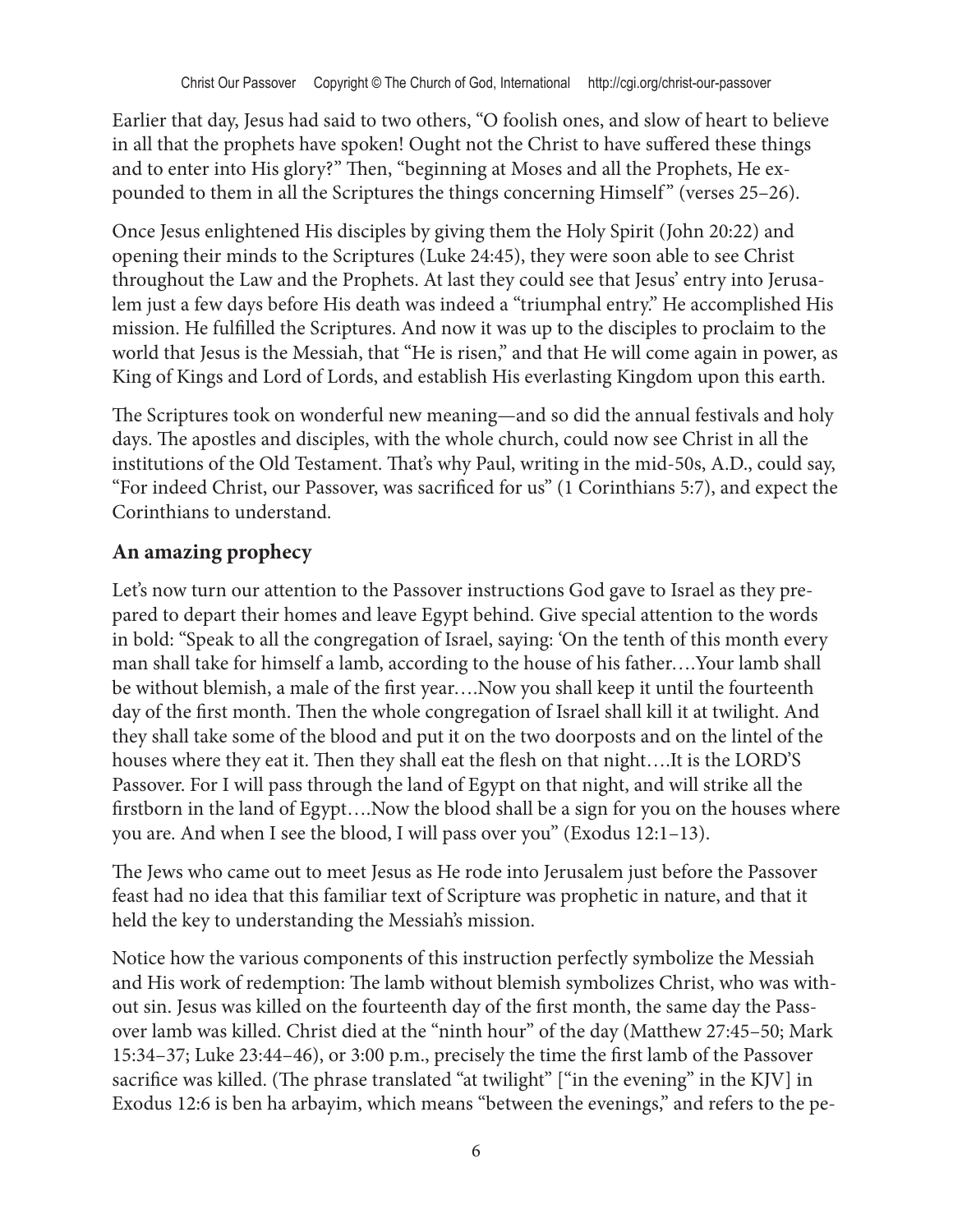riod between 3:00 p.m. [the "ninth hour"] and sunset.) The Israelites were required to put the blood of the lamb on the doorposts and lintels of their homes and eat the flesh of the sacrificial animal that night. Only then would their firstborn be saved from death and set free from bondage. Similarly, because of Christ's broken body and shed blood—His selfsacrifice—God delivers us from the bondage of sin and saves us from eternal death.

Foreseeing His death and resurrection and alluding to His redemptive work as the sacrificial Lamb of God, Jesus said, "If anyone eats of this bread, he will live forever; and the bread that I shall give is My flesh, which I shall give for the life of the world….so he who feeds on Me will live because of Me" (John 6:51, 57).

The Jews of Jesus' day could not have known that every year, at the Passover, they pictured the Messiah's mission; that the story they had heard so many times was prophetic, and accurately foreshadowed not only the Messiah's death, but also the very month, day of the month, and time of day He would die. But now, in hindsight, the disciples of Jesus and thousands of others could see with great clarity how Christ fulfilled the Scriptures. Now they could reflect upon the teachings of Jesus and events of His life, and read the Law and the Prophets under an entirely new light. Now they could observe those ancient feast days with a completely new perspective.

With his new Christ-centered view of an ancient text and a very old festival, Peter writes, "[Y]ou were not redeemed with corruptible things…but with the precious blood of Christ, as of a lamb without blemish and without spot" (1 Peter 1:18–19). Declaring that "Christ, our Passover, was sacrificed for us," the apostle Paul adds, "Therefore let us keep the feast, not with old leaven, nor with the leaven of malice and wickedness, but with the unleavened bread of sincerity and truth" (1 Corinthians 5:7–8).

The life, ministry, death, and resurrection of Jesus Christ—the "Christ-event" for short not only transformed the lives of the disciples, but also brought profound new meaning to centuries-old practices such as the Passover and other annual festivals.

#### **A Christ-centered Passover**

Consider for a moment how the Christ-event turned the disciples' world upside down.

First, as they came to the fullness of truth regarding the divine identity of Jesus, the disciples had to redefine, but not abandon, the strict monotheism they inherited from their fathers. God is one! So says Israel's sacred creed (Deuteronomy 6:4; James 2:19). But with the new understanding that (1) God sent Jesus, and (2) Jesus is God, it was necessary to redefine the meaning of "one" as it applies to the Deity. The transformation in thinking had been made by the time John penned his Gospel (John 1:1–14; 10:30; 14:7–11). God is still one, but the one Divinity consists of more than one Person.

Second, the old prejudices toward Samaritans and the uncircumcised had to be put aside as a new vision of the "people of God" came into focus (Acts 10:28,34,35; 15:7–9; Ga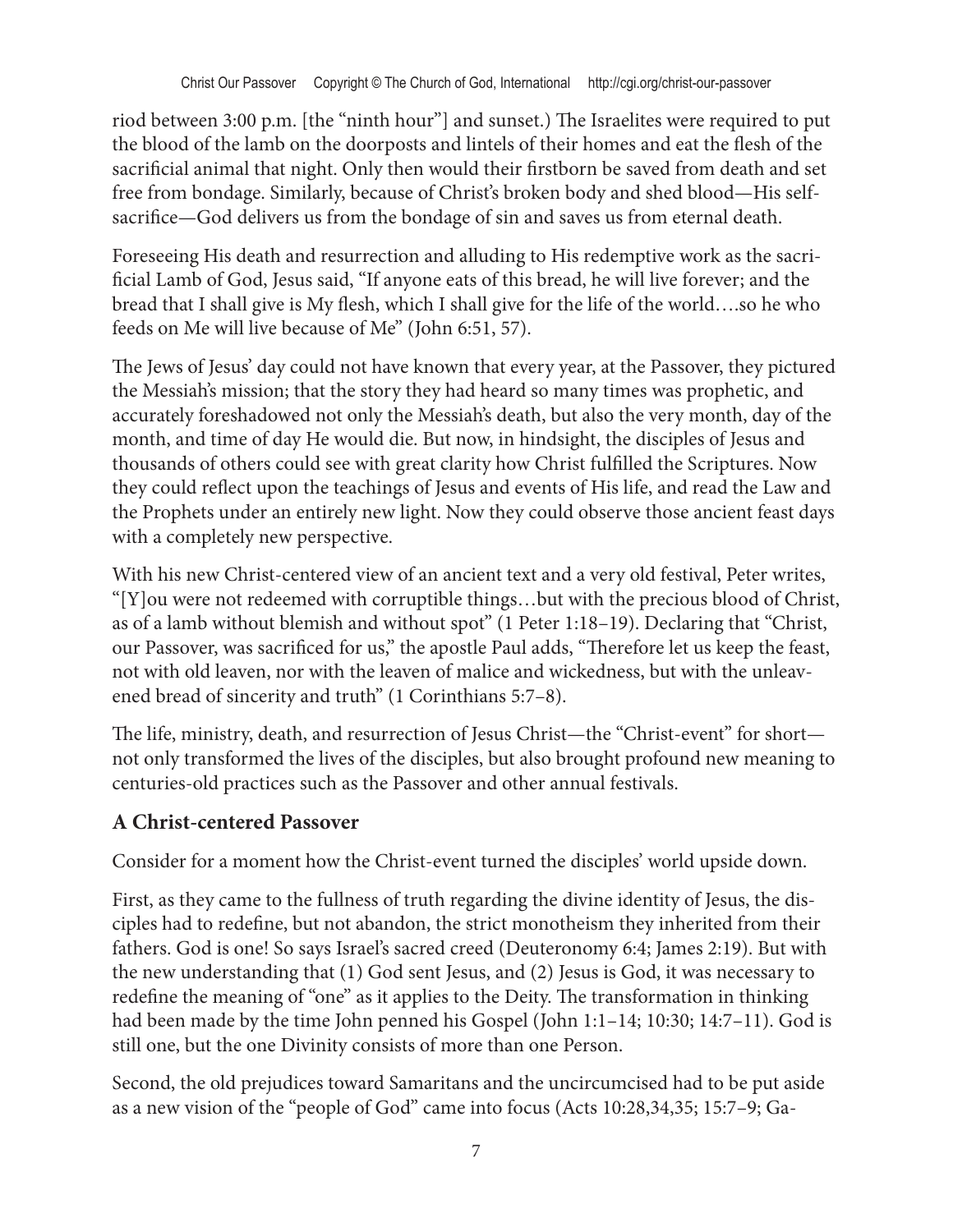latians 3:29; 6:16; Ephesians 3:1–6). The new "Israel of God" extended well beyond the borders of the Promised Land. Spiritual principles underlying institutions such as circumcision, the priesthood, and the ceremonial-sacrificial system—all connected to the Land and the Temple—were applied to the expanding international church.

Third, the time-honored festivals and holy days God had given to Israel in the time of Moses took on new meaning. No longer were they only Exodus-centered memorials or harvest festivals suited to Israel's agricultural climate. The coming of Christ brought their full and universal significance to light.

The first feast to be understood in Christological terms was the first one of the year—the Passover festival, which includes the Days of Unleavened Bread. Let's see how the Christevent enlightens us as to the profound meaning of this festival.

As we have seen, Christ Himself is our Passover. Rather than offer an animal sacrifice in memory of Israel's deliverance from Egypt, we commemorate Christ's self-sacrifice by taking the symbols of His broken body and shed blood each year. We also wash each other's feet at that time, just as He did when He instituted this memorial.

Before we take the bread and wine, we examine ourselves to make sure we do not take the symbols in an unworthy manner. We realize that we are renewing the covenant we agreed to at baptism. Therefore we maintain an atmosphere of solemnity when we come to the service, and remind attendants that only the baptized may partake of the bread and wine (though others may participate in the foot-washing portion of the service if they wish).

The Feast of Unleavened Bread reminds us that the Heavenly Father has delivered us from the bondage of sin through the redemptive work of Jesus Christ, the true Lamb of God. We do not gradually remove leavened products from out homes during the seven days of the festival, so technically the feast does not picture "putting sin out" over a lifetime. The blood of Christ has removed our sins, and the seven-day festival pictures the ideal of living sinless lives in Christ. However, in actuality we do not live sinless lives. Therefore the festival's high ideal, while not technically picturing the gradual process of discarding sinful practices, does underscore the importance of putting sin out of our lives as soon as it is discovered.

The Feast of Unleavened Bread is not just about refraining from leavened products for seven days. The law states, "[S]even days you must eat unleavened bread" (Leviticus 23:6). By eating unleavened bread for seven days, the Israelites were reminded of how their forefathers came out of Egypt in haste (Exodus 12:33–34). For the followers of Christ, the feast pictures the solution to the sin problem. We are "sinless" only to the degree in which we put Christ into our lives. He is the Source of our spiritual sustenance. He is the Bread that came down from heaven; eternal life comes through continuously "feeding" on Him (John 6:57–58).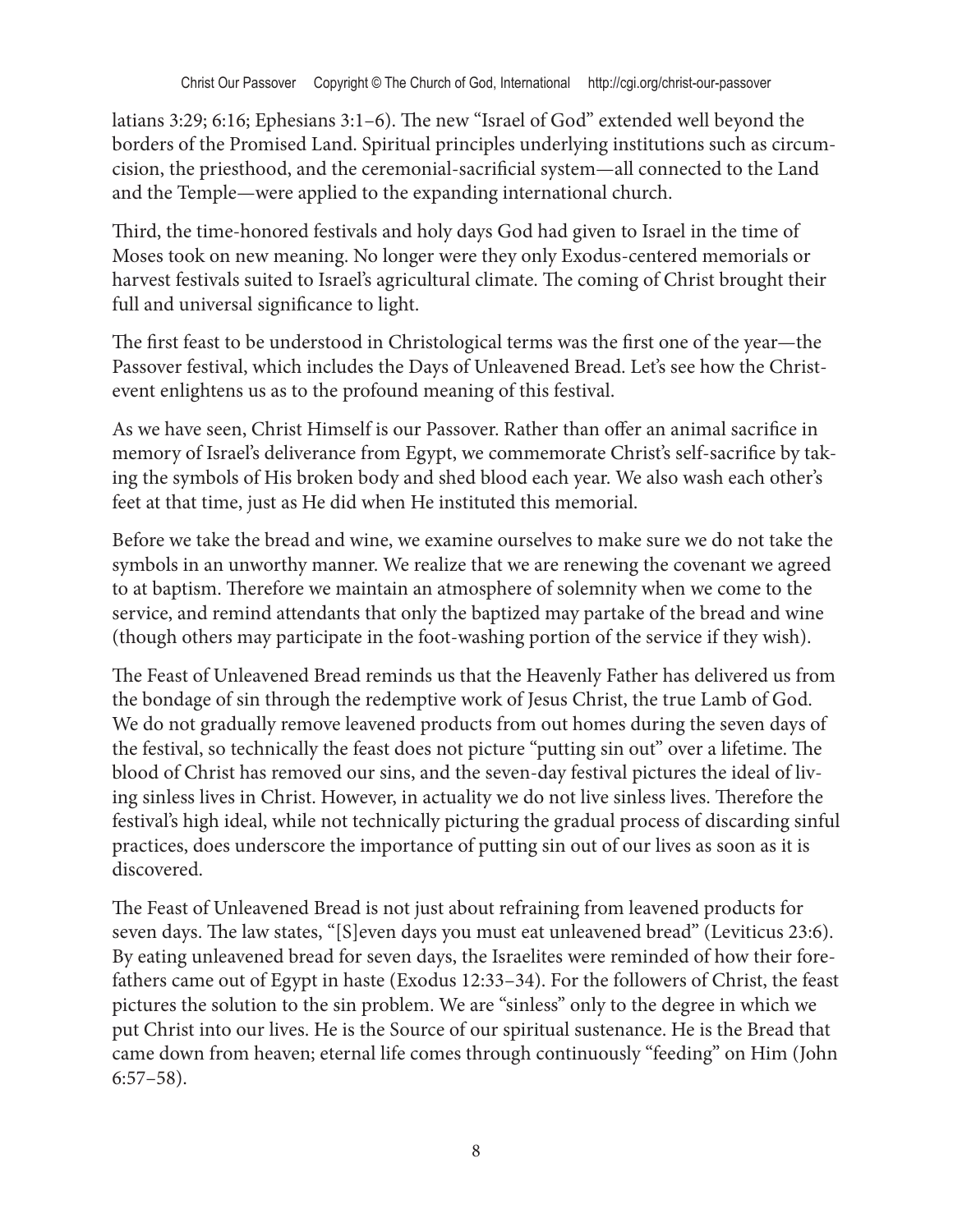# **"Let us keep the feast!"**

Self-examination should be an ongoing practice, but we should give it special attention as the Passover season approaches. In preparation for this year's festival, why not do the following:

- Read each of the Gospel accounts of Christ's last supper with His disciples, His agony in the garden, and His suffering, death, and resurrection. As you read, put yourself in the picture; keep in mind that He suffered and died on your behalf.
- Read the Ten Commandments (Exodus 20), and think deeply about each command, how it is worded, how it applies to you. Let God's Law be a mirror for your life. Examine yourself under the light of each commandment. Be honest. Confess your sins to God, and think of things you can do to avoid committing those sins in the future.
- Immediately after reading and meditating on the Ten Commandments, read the Sermon on the Mount (Matthew 5–7). Ask yourself how you measure up as you carefully read each point Christ discusses.
- Whatever you do, don't neglect prayer. Make Psalm 51 your prayer. Ask God to help you see within the darkened corners of your own mind. Ask Him to remove the blinders so that you can see yourself as He sees you. Then ask Him to blot out your transgressions, wash and cleanse you, purge you, and create a clean heart within you.
- Finally, read Romans 8, and just believe what it says. Then you will truly be ready to keep the feast. "Therefore purge out the old leaven, that you may be a new lump, since you truly are unleavened. For indeed Christ, our Passover, was sacrificed for us. Therefore let us keep the feast, not with old leaven, nor with the leaven of malice and wickedness, but with the unleavened bread of sincerity and truth" (1 Corinthians 5:7–8).

# **What You Should Know About the Days of Unleavened Bread**

This section is for those who are new to the Church of God International. It is also for those who have been with the church for a while but need a refresher on the basic whys and how-tos concerning the Days of Unleavened Bread, a festival God originally gave to ancient Israel, and whose practice continues today.

To those who are not accustomed to the practice, observing the Days of Unleavened Bread can seem "strange." These days, casting out leaven from one's home and avoiding it for a week sounds radical—especially for a "religious" custom.

Leavening is a substance used to ferment dough, causing it to rise or "puff up." Without it, bread is flat, hard, sometimes even "rubbery." These leavening agents include yeast, baking powder, and baking soda.

So what is this week of flat bread all about? Why is this festival celebrated by the Church of God International?

# **Why Israel kept it**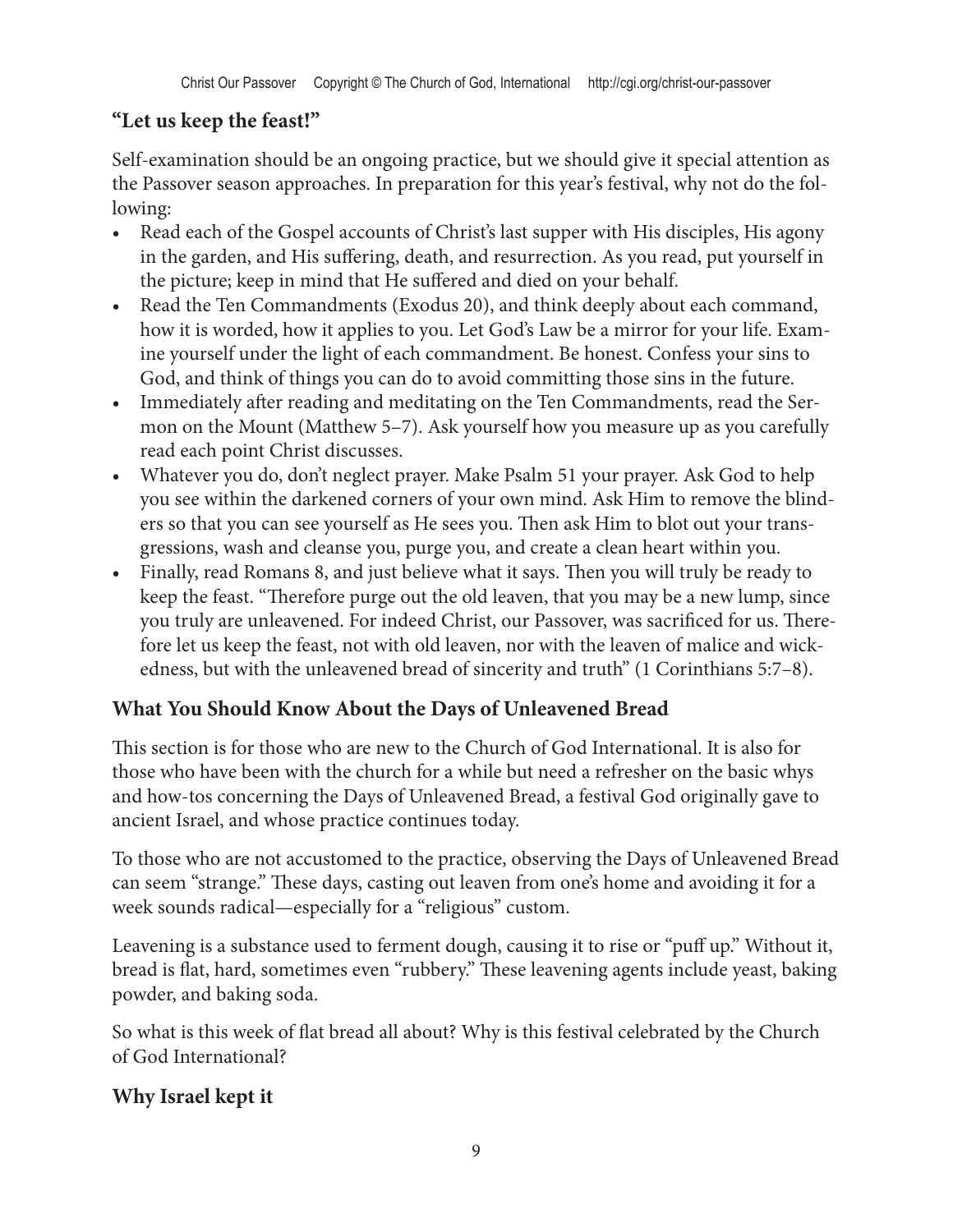Thousands of years ago, God freed the Israelites from terrible bondage and slavery in Egypt. This divine act of mercy and grace was central to Israel's history. The Israelites were to reflect on this monumental event and remember God's faithful, loving hand in action. It came to symbolize God's salvation for His people.

The night before the Israelites left for the Promised Land, after God's horrifying plague against the firstborn of Egypt, the Egyptian Pharaoh told Moses and Aaron, "Up! Leave my people, you and the Israelites! Go, worship the Lord as you have requested" (Exodus 12:31).

Because God caused all the firstborn of Egypt to be struck dead, the Egyptians wasted no time in begging the Israelites to leave the country. They had had enough. It was time for the Israelites to pack up their belongings and go. "So the people took their dough before the yeast was added, and carried it on their shoulders in kneading troughs wrapped in clothing" (verse 34).

God therefore chose to use bread without yeast to remind Israel of her deliverance from Egypt. He said, "Celebrate the Feast of Unleavened Bread, because it was on this very day that I brought your divisions out of Egypt" (verse 17).

#### **Why the Church of God International keeps it**

It's quite possible—and in some cases probable—that your ancestral divisions did not come out of Egypt with Moses and Aaron. Perhaps you, the reader, may be a descendant of cruel Egyptian slave masters who enforced the Pharaoh's decree that the Israelites make bricks without straw. Why, then, would you celebrate this ancient feast?

The apostle Paul saw deeper, more significant meaning in the "Jewish" feast. In his first letter to the church in Corinth, Paul addressed a problem of sexual immorality, a case in which a man had "his father's wife" (1 Corinthians 5:1). In their pride, rather than putting the unrepentant, immoral man out of the church, the Corinthians tolerated this wicked sin in their midst. Paul used "Unleavened Bread" language in his corrective words to the largely gentile church: "Your boasting is not good. Don't you know that a little yeast works through the whole batch of dough? Get rid of the old yeast that you may be a new batch without yeast—as you really are. For Christ, our Passover lamb, has been sacrificed. Therefore let us keep the Festival, not with the old yeast, the yeast of malice and wickedness, but with bread without yeast, the bread of sincerity and truth" (verses 6–8).

Paul compared "yeast," or leavening, with "malice and wickedness," or sin.

Jesus likewise spoke of sin and false teaching in terms of leaven. "Be on your guard against the yeast of the Pharisees and Sadducees," He warned (Matthew 16:6,11; cf. verse 12; Luke 12:1).

The correlation between sin and leaven is clearly evident when read back into the Exo-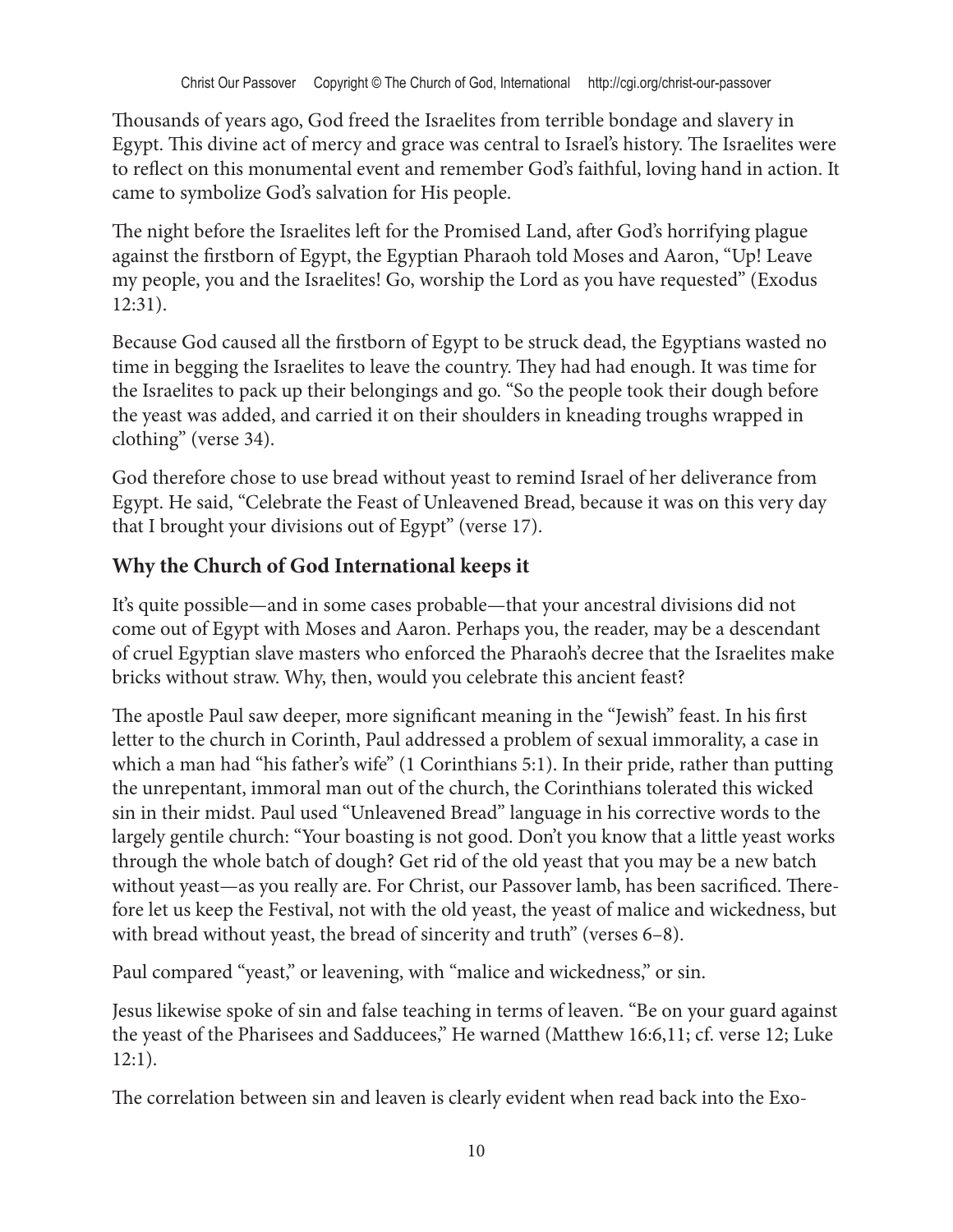dus account. On the night before the Israelites left Egypt, they were to sacrifice a Passover lamb and eat it. The blood of the lamb was to be put on the tops and sides of their doorframes on the houses wherein they ate. This lamb's blood, representing the blood of "Christ, our Passover lamb," protected Israel's firstborn from the same fate as Egypt's. When the blood covers and protects us from divine retribution, we are expected to rid ourselves of sin—to repent.

This is taught in the example set all the way back in Moses' time, and we should take it to heart. As Paul wrote, "Now these things [surrounding the Exodus] occurred as examples to keep us from setting our hearts on evil things as they did" (1 Corinthians 10:6).

#### **How to keep the Feast of Unleavened Bread**

It is the long-held tradition of the Church of God International and other churches to literally keep the week-long Feast of Unleavened Bread as commanded by God in the books of the Law. If this has not yet been your practice, you may find it spiritually energizing. It can help you to be mindful of sin and the importance of casting it out of your life while under the shed blood of Jesus Christ.

Here is how you can keep the Feast of Unleavened Bread:

- 1. Before the feast begins (we have holy day calendars available upon request), get rid of all the leavened products in your home. These include items such as bread, cookies, cakes, pies, and anything else that contains leavening agents.
- 2. Eat "unleavened" bread each day throughout the feast, as God told the Israelites to "eat bread made without yeast" (Exodus 12:18) throughout the seven days; "you must eat unleavened bread" (verse 20; cf. Leviticus 23:6).
- 3. You can bake your own "bread made without yeast" (you might want to get a palatable recipe from someone), or you can go to the local grocery store and buy Passover matzos, Ry-Krisps, Triscuits, or Wheat Thins Original (check the ingredients to be sure).
- 4. If possible in your area, attend worship services with others who are keeping the feast. The Church of God International always welcomes visitors and newcomers to its services. The first and seventh days of the feast are annual sabbaths, distinct from the weekly Sabbath day of rest. Through Moses, God told the Israelites, "On the first day [of the feast] hold a sacred assembly and do no regular work....And on the seventh day hold a sacred assembly and do no regular work" (Leviticus 23:7,8). On these days the church holds special worship services to celebrate God's calling us (Israelites) out of sin (Egypt) and into a new life in Christ (Promised Land).
- 5. Do not neglect the spiritual dimension of the feast, which is the fulfillment of the physical. God's primary concern does not ultimately deal with bread, crackers, and going to church on the right days. Certain physical "rites" or "ceremonies" commanded of God are important and indeed required of Christians, but we should not let them become empty, shallow, and vain. There should be substance undergirding the form.